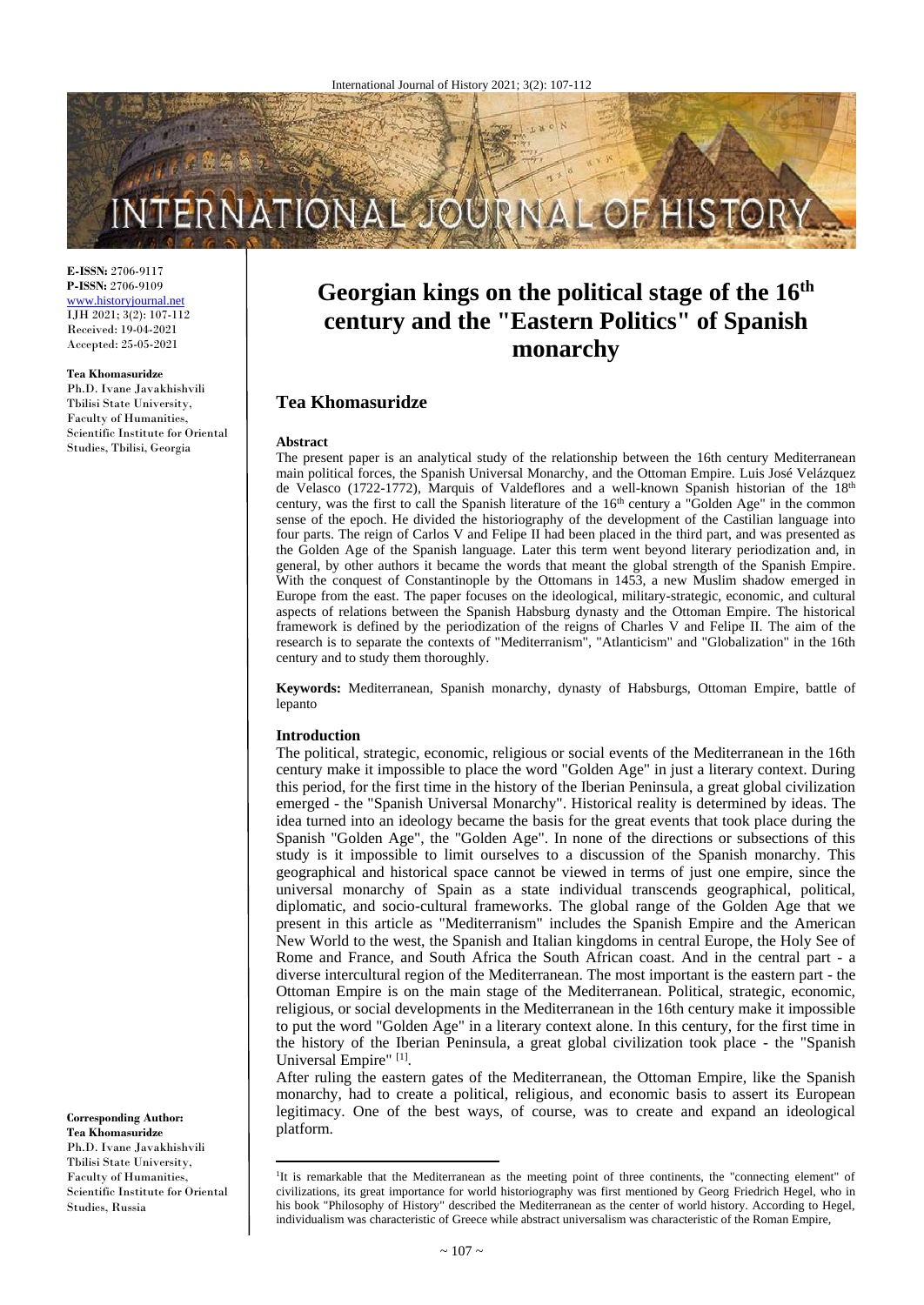In the case of Spain, the ideological basis was based more on the religious factor than in the Ottoman Empire and let us see why. It is not difficult to imagine the historical reality that we call "Mediterranean Diplomacy" during the study, that is, the time when the Mediterranean was divided in two, with the Spanish monarchy on the west gate and the Ottoman Empire on the east "Border". "Mediterranean Diplomacy" is not just a concept, but also a kind of chronology for the periodization of the Mediterranean. However, the chronological description of historical events in the Mediterranean did not begin until the 20th century. It is noteworthy that the Mediterranean, as the confluence of three continents, the "connecting element" of civilizations, emphasized its great importance for the first time in the historiography of Georg Friedrich Hegel. In his "Philosophy of History" he called the arid region "the center of world history".

In the 16th century, the controversy between the Spanish monarchy and the Ottoman Empire established the tradition of studying the "philosophy of history" and mega-history. This antagonistic relationship made it possible for the states of Western or Eastern Europe, also the kings of Georgia and the rulers of Safavid Iran to appear in the main action scene of the Mediterranean, which we refer to in this article as "Mediterranism".

The "Eastern Politics" of the Spanish monarchy encompasses the most important facts of the Mediterranism of the 16th century: The Ottoman-Spanish controversy, the anti-osmotic appeals of the Popes, the double politics of Venice, the inclusion of Eastern Europe against the Turks. The western politics of Georgia's individual kings emerge from Georgian historiography on the "world stage" [2].

The "peculiarity" of Georgia, which has been divided into kingdoms since 1490, is best seen in the discussion of the anti-osmotic coalition for the study of Georgian history. Even in continental Europe, the fall of Constantinople gave up hope of secular or spiritual rulers and of the "mercantilism" of the Mediterranean<sup>[3]</sup>.

For the "Catholic West", Georgia's role as a mediator in the Iran-Ottoman conflict was remarkable. To clarify the essence of Georgia's strategic location and its participation in antiottoman coalitions, European sources often pointed out that Georgia bordered the Trabzon Empire. In 1471 the Doge of Venice, Cristoforo Mauro, instructed Caterino Dzeno to designate the Georgian king as an "Eastern Mission" to interest the Georgian king in the connection with the West, since the Eastern Alliance with the Ottomans during the First Venice War (1463- 1479) was of great importance. In the XIV-XVIII centuries the chronicles of missionaries and European travelers fill the chronological pause of the "Kartlis Tskhovreba", which is the most remarkable collection of Georgian historical sources for the study of the centuries mentioned [4]. From 1490, Georgia was officially divided into the kingdoms of Kartli, Kakheti,

 $\overline{a}$ 

Imereti, and Samtskhe. In the 16th century the principalities of Samegrelo, Guria, Abkhazia and Svaneti were separated from Imereti. The Ottomans and the Persians took advantage of the disintegration of the country's unity and waged wars by continuing the conquest of Georgian lands. Among the Christian kings of the east, King George VIII von Kartli (1446-1466) was one of the first to send an ambassador to the Pope from 1458-1459 to take part in the anti-osmotic coalition. The meeting of the ambassadors of the Georgian king with the Spanish envoys is linked to the trip of the priest of the Church of the Kartli Kingdom, Kvirnilos, to Egypt in 1468-96. On the way back he met the Spaniards in Jerusalem and told them the story of the conquest of Granada by the Catholic kings and the defeat of the Arabs. The Georgians were very impressed with the announcement of the return of the Spaniards to Granada. The ambassadors brought Kvirnilos to Georgia. The Spaniards did not stay long in Kartli, King Constantine II von Kartli (1478-1505) sent them a letter to Pope Alexander VI. (1492-1503). During the reign of Constantine II, the Georgians also allied themselves with the Kingdom of Poland to be able to wage a common "divine war" against the Muslims. The Catholic world was particularly hopeful in attempting to organize anti-Ottoman campaigns after the Safavid dynasty (1501-1736) ruled Iran from 1501 and spoke out against the Ottoman Empire on the Eastern Front. During the Safavid reign, Spanish Catholic monarchs, including Felipe III, actively tried to use the Iran-Ottoman wars as a desirable condition. Under Shah Ismail I, Europe was given another hope of survival by the Turks. As prominent Georgian historian E. Mamistvalishvili notes, "The fall of Constantinople has puzzled all of Christianity [5]. The fall of Constantinople coincides with the reign of Juan II (1406-1454) in Spanish history. The King of Castile died on July 21, 1454, a year after the historic event. Only the chronicle of Alconero's chronicler Pedro Carrillo de Uete has survived for the history of this period. The chronicle was continued by the Bishop of Cuenca, Lope Barriento (1382-1469).

However, the year of the fall of Constantinople is not indicated in any of them. The Chronicle of Alconero covers the years 1420-1400, while the completed part of the Bariente describes the years 1398-1439. The chronicle of the birth of Fernando of Aragon by Lorenzo Galinde de Carvajal in the 16th century contains the first remark about the loss of the Byzantine capital [6]. Historical sources indicate that the fall of the Byzantine Empire was due to the sins of Christians. The door to the Ottoman Empire was full of fear and confusion. The exit from the historical storm and the perception of reality took place during the reign of the Catholic Kings. According to some historians, the fall of Constantinople allegorically conveys the personal confrontation between two emperors and two worlds. Pope Pius II (1458-1464) said of the "monster" from the east: "This is the second death of Homer and of Plato [7].

With the conquest of vast territories and interests across the

**.** 

<sup>&</sup>lt;sup>2</sup> T. KARCHAVA. About the international contacts of Georgian kings and the identity of their ambassadors at the end of the 16th century. Intellectual, N. 10. Tbilisi. 2009. pp. 64-78.

<sup>&</sup>lt;sup>3</sup> Georgian political units appeared on the international stage with a "united" front"; the Georgian mission left Pope Pius II with such a common ambassador in 1560 (KHUNDADZE, KIKALISHVILI, Tbilisi, 2012, pp. 19, 21).

<sup>4</sup>Kartlis Tskhovreba: "The life of Kartli" is a series of historical sources, the most important historical chronicle of the history of Georgia (Sakartvelo). Kartli is a central region of ancient and medieval Georgia, known to classical and Byzantine authors as Iberia.

<sup>5</sup> E. MAMISTVALISHVILI, From the History of Georgian Foreign Relations in the 1570s. Matsne, N. 3. Tbilisi: Science. 1971. ISSN 0132- 6058. P.77.

<sup>6</sup>C. ROSELL, Chronicles of the kings of Castile: from Don Alfonso the Wise to the Catholics Don Fernando and Doña Isabella, Vol. II, Madrid: BAE. LXVIII. 1953. S. 681.

<sup>7</sup> https://www.abc.es/historia/abci-conquista-musulmana-constantinoplaagonizante-resistencia-cristiandad-ignoro-gritos-auxilio-201706060212\_noticia.html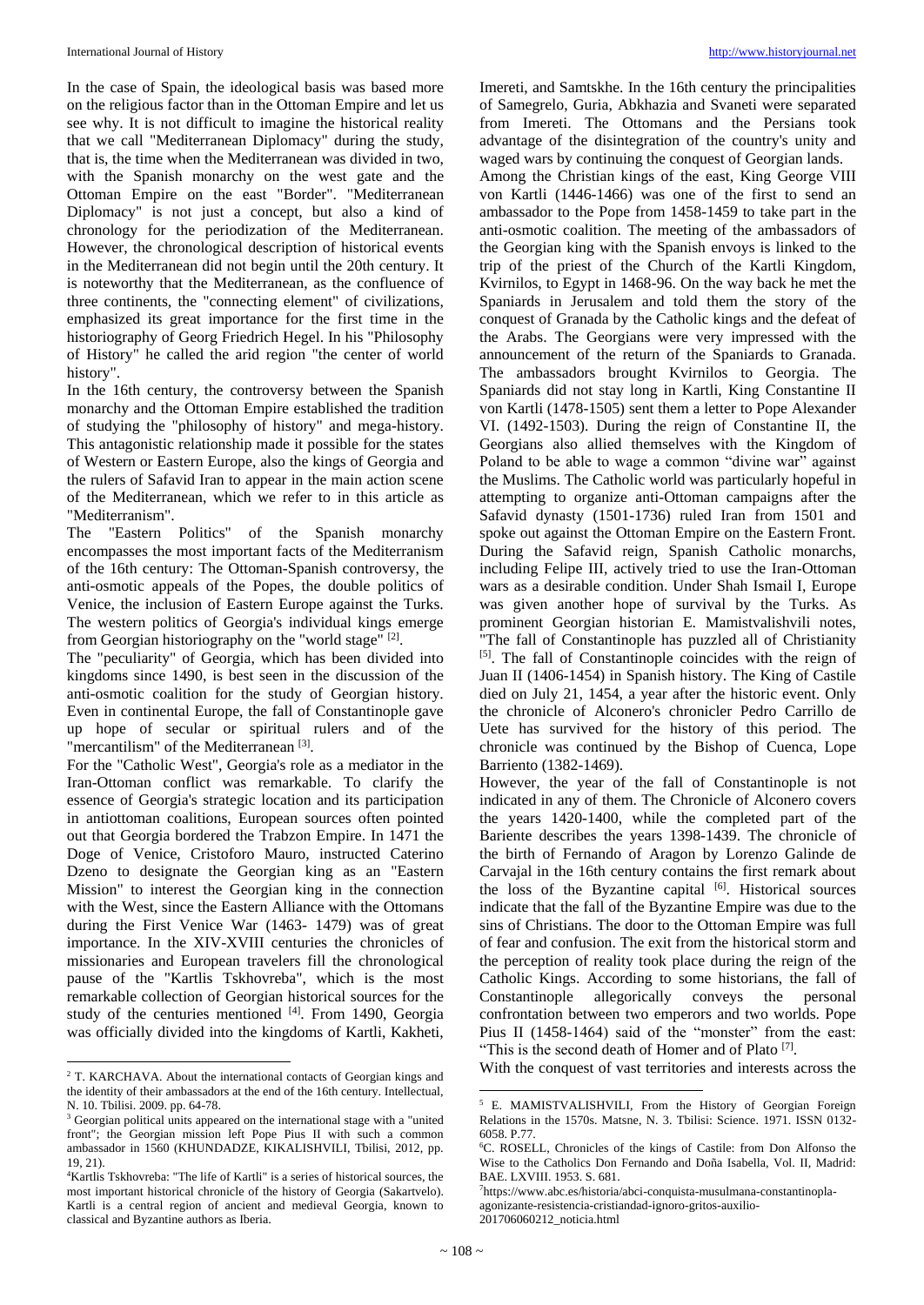ocean of Europe in the 16th century for Europe, the Spanish monarchy, and the Ottoman Empire, shipping already received a different burden. Geographical discoveries have influenced many factors and changed aspects of the interreligious and intercultural relationship between Christianity and Islam. In addition, the military peculiarity of the Ottoman Empire lay in the "necessity of war". At the same time, separate sea battles were replaced by large-scale battles. Until the beginning of the 15th century, pirates or sailors crossed the Mediterranean with a few exceptions, so that the ships were not far from the coast. In the 15th century, the Ottoman Empire initially faced the region's internal rival with its military and economic strategy - the Republic of Venice. Even after the rise of the Habsburgs, Venice was one of the most powerful states, having more military and merchant ships and dominating the silk caravan routes. The fall of Constantinople, Venice's main trading competitor, must have been a profitable factor for the Italian city under Mediterranean mercantilism, but it was the Ottomans that put Venice on an economic arc and severely curtailed its activity. The discovery of new trade routes made the Suez Canal and the Persian Gulf an important area of conflict of interest. Hormuz Fortress was a highly regarded naval facility for Muslims and Christians. His first arrest by the Portuguese took place in 1507 under the leadership of Alfonso d'Albuquerque. Due to the rebellious population, the Portuguese soon left Hormuz. Later, in 1515, they occupied Bahrain together with Hormuz.

On June 7, 1494 Pope Alexander VI wanted. (1492-1503), with a secret political interest, signed the Treaty of Tordesillas between Spain and Portugal to separate the territorial border between the two monarchies. The world's waters were controlled by the two closest maritime powers.

In the XVI-XVIII centuries Algerian and Tunisian sailors or pirates determined the course of events in the Mediterranean. Therefore, the attempt of the Ottomans to contact the famous North African seamen in accordance with their interests and to force them on their side served their maritime strategic interests.

In another attempt at an anti-Ottoman coalition, many other factors in the Habsburg-Ottoman controversy over the Mediterranean emerged in the sixteenth century. A novelty for Europe was the organized structure of the Ottoman Empire, as well as theological and pedagogical teachings. Fernand Brodel recognized the originality of the Ottoman Empire in the systematic organization of domestic politics. According to him, the jihad, "divine war", like the crusade, was caused by "bad economic weather". In contrast to the Spanish monarchy, the Ottomans made excellent use of the idea of a "new society" and an "agreed coexistence" in their foreign policy. The "harmless" participation of the peoples they conquered in Ottoman life and the inviolability of their religion were calculated.

The courage of the Gaza fighters made an initial political and ideological contribution to the capabilities of the Anatolian Islamic Empire. Military or religious questions served the ideology of the state. The mosques built in Bursa were political-ideological, as were the Topkapi Palace and Yedikule Castle, which were symbolic symbols. The reign of Orhan I (1326-1354) laid the foundation for the Ottoman sultans' claim to the inheritance of the Byzantine Empire. In 1347 the Byzantine Emperor John VI Kantakouzenos (1347- 1354) proposed his daughter Theodora Maria Orhan. From this stage on, the manipulation of dynastic ideas by the

Ottoman sultans is expected.

The fall of Constantinople also blocked Georgia's way to Europe. The occupation of the Bosporus, the downsizing of Byzantine areas, the fall of the Trabzon Empire tore the west and the east apart. The plan, Constantine XI, the daughter of the last Byzantine emperor von Kartli, King George III (1446-1466), Princess Mariam, with Constantine XI. Getting married was also important to some Georgian kingdoms, but apparently it was no longer implemented due to the fall of Constantinople and the death of the emperor. The secession of Christian Europe has evidently made the Georgian kingdoms very concerned. The only way to escape the Ottoman circle was to establish diplomatic relations with the Spanish Empire and the Pope.

The popes no longer had the power to turn Europe against Islam with previous "crusades" [8]. After the fall of Constantinople, Pope Nicholas V (1447-1455) called on at least September 30, 1453 on Christianity to lead a decisive crusade against the Turks [9] . The Bishop of Siena, the future Pope Pius II, also made a proposal for a common holy war between the Turks. One of the Christian kings, King George VIII von Kartli (1446–1466) in the years 1458-1459, was one of the first to send an ambassador to the Pope to take part in the anti-osmotic coalition [10].

The meeting of the ambassadors of the Georgian king with the Spanish envoys is connected with the trip of the priest of the Church of the Kingdom of Kartli Kvirnilos to Egypt in the years 1468–96. The ambassadors brought Kvirnilos to Georgia and sent them 1478-1505 Constantine II, King of Kartli, a letter to Pope Alexander VI. (1492-1503) [11] At the time of Constantine, the Georgians also allied themselves with the Kingdom of Poland to be able to wage a joint "divine war" against the Muslims<sup>[12]</sup>. With regard to Poland and the Christian rulers of the East, we are following in the footsteps of the present study by giving a specific date in Georgian historiography, although we first followed the course of events.

The Catholic world particularly hoped for campaigns against the Ottomans after the Safavid dynasty (1501–1736) ruled Persia from 1501 and Persia confronted the Ottoman Empire on the Second Eastern Front [13]. During the reign of Shah Ismail I, Europe had one more hope of surviving the Turks. The defeat of the Ottomans by the Safavids in the Battle of Chaldiran on 23<sup>[14]</sup>. August 1514 should be seen as a turning point in the history of the Spanish monarchy, the "Eastern policy" of the Mediterranean region.

Hoping for the victory of the Persians, Pope Leo X (1513– 1521) asked Ferdinand of Aragon to form an anti-osmotic association [15]. However, the first Safavid Shah, Ismail I (1501-1524), managed to conclude a peace treaty with Suleiman I. As early as the 16th century, Charles V (King

<sup>10</sup> G. AlASANIA, Georgians and pre-Islamic Turks, Tbilisi, 2008. p. 178. <sup>11</sup> G. KHUNDADZE; V. KIKILASHVILI, From the History of Georgian-Polish Relations, Tbilisi. 2012. p. 23.

<sup>1</sup> <sup>8</sup> G. KHUNDADZE; V. KIKILASHVILI, From the History of Georgian-Polish Relations, Tbilisi. 2012. pp. 19-20.

<sup>&</sup>lt;sup>9</sup> G. AlASANIA, Georgians and pre-Islamic Turks, Tbilisi, 2008. p. 177.

<sup>&</sup>lt;sup>12</sup> G. AlASANIA, Georgians and pre-Islamic Turks, Tbilisi, 2008. p. 179.

<sup>13</sup> S. SHAW. History of the Ottoman Empire and Modern Turkey, The Gas Empire: Rise and Fall of the Ottoman Empire 1280-1808, Volume I. Cambridge. 1977, p. 77.

<sup>&</sup>lt;sup>14</sup> T. KARCHAVA. About the international contacts of Georgian kings and the identity of their ambassadors at the end of the 16th century. Intellectual, N. 10. Tbilisi. 2009. p. 71.

<sup>&</sup>lt;sup>15</sup> A. MIKABERIDZE. Georgia Historical Dictionary, Lanham: Rowman & Littlefield. 2015. p. 23.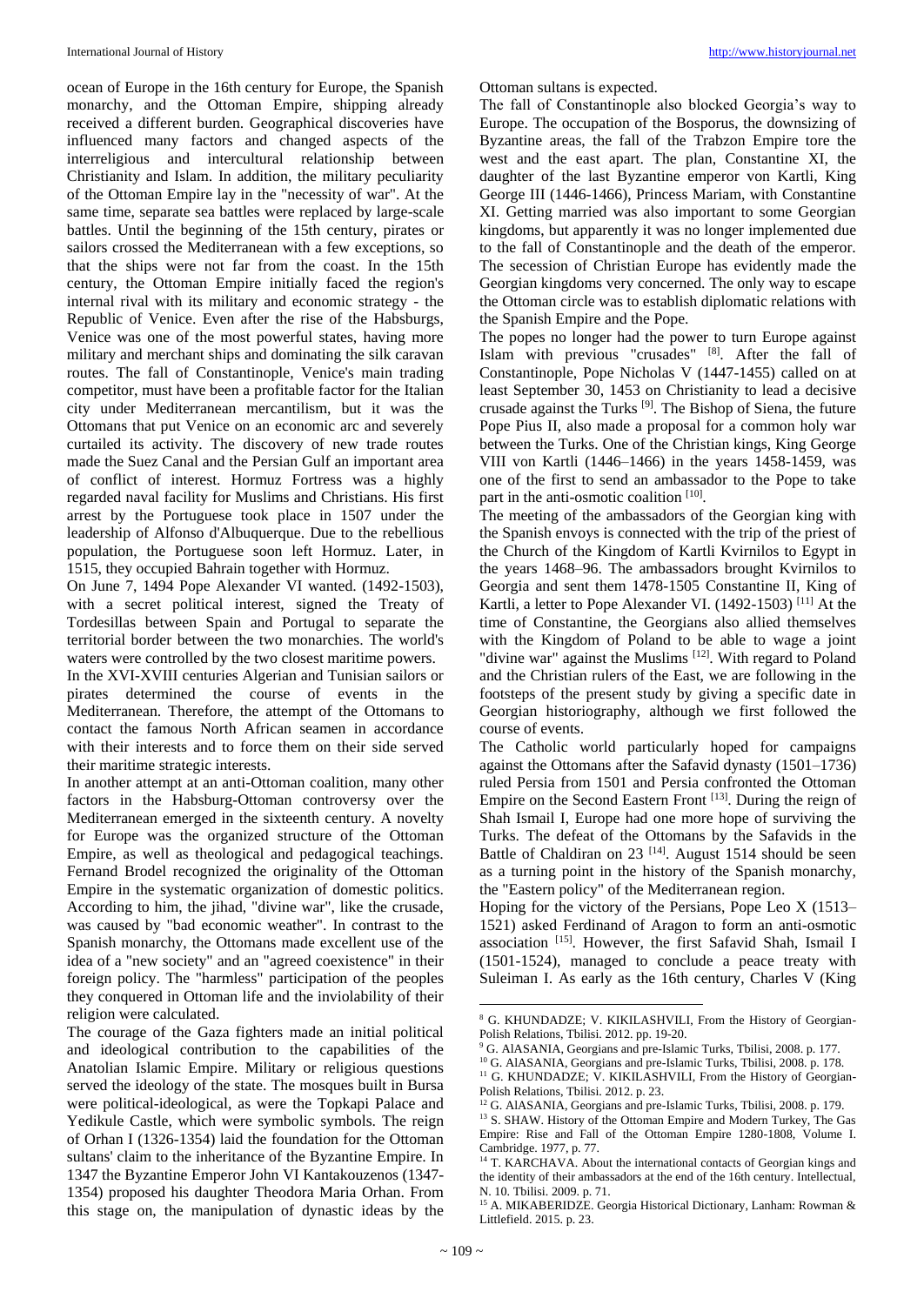Charles I of Spain) had the privilege of opposing the alliance between King Francis I of France (1515–1547) and Suleiman the Magnificent in the hope of Persia. In 1516, the Spanish king joined the idea of King Ludwig II of Hungary  $(1516-1526)$  and sent a letter to Shah Ismail  $[16]$ . 1523 The Shah of Persia announces a Latin letter to the Christian kings to the European envoy in which he declares that he will open his own front against the Ottomans.

However, the letter did not reach Charles V until 1524 after the death of Ishmael I. The Habsburgs tried to reunite with new forces against the Ottomans during the reign of the new Shah Tamaz I (1524–1576). In 1524 and 1528 the Spanish king sent envoy from his brother Austria, Count Ferdinand, to expedite the dispatch of an ambassador to the new Shah of Persia. The Austrian ambassador Gabriel Sanchez explained to Charles V that the Turks were trying to attack Budapest and convinced him of his motive to ally with the Persians. In January 1529, Sanchez again reminded the Habsburg king of Spain of a favorable time for his alliance with Persia; However, due to the Cambridge armistice with France in 1529, the Spanish monarch renounced an alliance with Persia<sup>[17]</sup>.

In 1532 the Grand Vizier of the Ottoman Empire, Ibrahim Pasha, occupied Safavid Iraq, which became the pretext for the start of the Ottoman-Persian War of 1532-1555 [18] . The Ottomans took Bitlis, Tabriz and Baghdad in 1534.12 The Republic of Venice and the Holy See hoped to use the military confrontation between Turks and Iranians for an anti-Ottoman campaign.

Venice was already the initiator of the dispatch of an ambassador to Safavid Shah during the Ottoman-Persian War of  $1532-1555$  <sup>[19]</sup>. In the years 1539-1541 a Venetian merchant, Michele Membre (1509–1594), was sent to Persia by a Venetian senator. He was on the island of Cyprus in the selection of the suitable candidate for the ambassador to Persia. There is speculation that Membre served as the official translator for the Senior of Venice, but according to the correct information, he studied economics with Bernardo Benedetti, a Venetian merchant, and when a proposal was made for a senior on the island, Benedict Links to Hormuz<sup>[20]</sup>.

In 1541 he returned to Europe via Portugal and asked for an audience with Charles V from Lisbon. The letter Membre sent to the emperor in May 2020, found in the Simancas archives, was published by the Humanities and Social Sciences Development Group in Madrid, and co-authored with Emilio Sola Castagno and the Arab professor Jose Coutillas from the University of Alicante. In the letter, Membre informs the Spanish king about his way to Persia and states that Shah Tamaz is benevolent and interested in the Christian king. However, he adds that His Majesty should not have much hope of the Persian ruler's

 $\overline{a}$ 

participation in the anti-osmotic campaign [21].

It is easy to imagine that the Venetian secretary, Marquis of Vasto, Alfonso Davalos, who worked at the court of the Milanese ruler, at the end of Membre's ineffective embassy, worked out a plan for a peace treaty with the Ottomans and presented it to the monarch of the empire. According to Emilio Sola, Davalos' initiative should have been kept secret in order not to undermine the authority of the "messianic leader of Catholicism" [22].

Davalos' argument was based on the idea: "At such a time it is difficult to think of defending against the Turks. The excitement of Christianity is so great that most of your secret or public rivals cannot be trusted. "Many who know and have experience in Turkish affairs are also distracted by the voices of this kingdom and they should be heeded for they say that the Turks are now more interested in the affairs of Persia and the East than Europe and Christianity." Interestingly, neither Madrid nor the Ottomans were able to sign a treaty with the Ottomans<sup>[23]</sup>. The defeat at Djerba in 1560 was one of the turning points in Ottoman-Spanish relations. Charles V realized that it was impossible to handle Ottoman military weapons just in the hope of geographical discoveries and precious metals imported from America.

As early as 1560–63, Philip II tried to build an alliance with Persia. On his initiative, Martin de Guzman also activated the participation of the Austrian royal court in the dispatch of an ambassador to Shah Tamaz I in 1563. Philip II personally worked out a project for the establishment of a military-political alliance with Persia and commissioned it from the English bishop Ber Jill.

As part of this project, several correspondences are kept in the Simancas archives  $[24]$ . The main idea of the project on the part of the Spanish king was the age of Suleiman the Magnificent <a>[25]</a>. The Spanish ambassador in Rome, Count Olivares - Enrique Gusman, has been involved in building a union with Persia since 1583. Gusman had been a representative of Spain in Rome since 1562, and it was with him that King Simon I of Kartli (1556–1569, 1578–1599) and Poland were accepted into another anti-osmotic coalition. In addition to the fight against the Ottomans, Simon I fought for the unification of the country. In the second half of the 1980s, the Ottomans conquered all of Transcaucasia. 1588 Simon I draws a line with the Ottomans: Kartli pays tribute, in return the Ottomans recognize the Christian king of Kartli. His actions played an important role in Kartli's foreign policy [26].

Simon I's speech in Mediterranean International Politics provided certain kingdoms of Georgia with a special opportunity to participate in European political movements. We have already mentioned some inaccuracies in Georgian

**.** 

<sup>&</sup>lt;sup>16</sup> L. LOCKHART. European contacts with Persia, 1350-1736. The Cambridge History of Iran VI: The Timurid and Safavid Periods, Cambridge. 1986. pp. 381-382.

<sup>17</sup> AGS, Estado, leg. 1553, fol. 297.

<sup>&</sup>lt;sup>18</sup> The Cambridge History of Islam. Malcolm Holt, P.; Lambton, Ann K. S.; Lewis, B. 1977, Cambridge University Press. p. 330.

<sup>&</sup>lt;sup>19</sup> H. İNALCIK, The Rise and Fall of the Ottoman Empire, The Cambridge History of Islam: The Central Islamic Countries Since 977, 1918. Vol. 1B, Vol. 2, Cambridge. 1977. p. 330.

<sup>&</sup>lt;sup>20</sup> S. PRETO, 1975. Venice and the Turks, Cultures of the Adriatic, 18, Florence. 1975. pp. 81-83.

<sup>&</sup>lt;sup>21</sup> The letter is also very remarkable in terms of the description of the territories of Georgia. Michele Membre entered Georgia from the port of Poti, moved via Kutaisi, Gori, Tbilisi, and Lore to Armenia and then to Persia. AGS, Estado Guerra Antigua, leg. 21, fol. 79. In the abovementioned letter to Emperor Charles V, the official traveler from Venice wrote that he arrived in Georgia on July 15 and was in the country until August 9.

<sup>22</sup> E. SOLA. Alfonso Dávalos, Marqués del Vasto, a shy Habsburg-Ottoman peace plan from 1541 on the Venetian initiative. ADF, CEDCS. 2020. pp. 5-8.

<sup>23</sup> AGS, Estado, leg. 1188, fol. 25.

<sup>24</sup> AGS, Estado, leg. 486, doc. 65.

<sup>25</sup> AGS, Estado, leg. 486, doc. 78.

<sup>&</sup>lt;sup>26</sup> I. TABAGUA. Georgia: Past, Present, and Future. Historical Research: Modern Times and Present, No. 13 (29), University of Valladolid. 1993. pp. 57-58.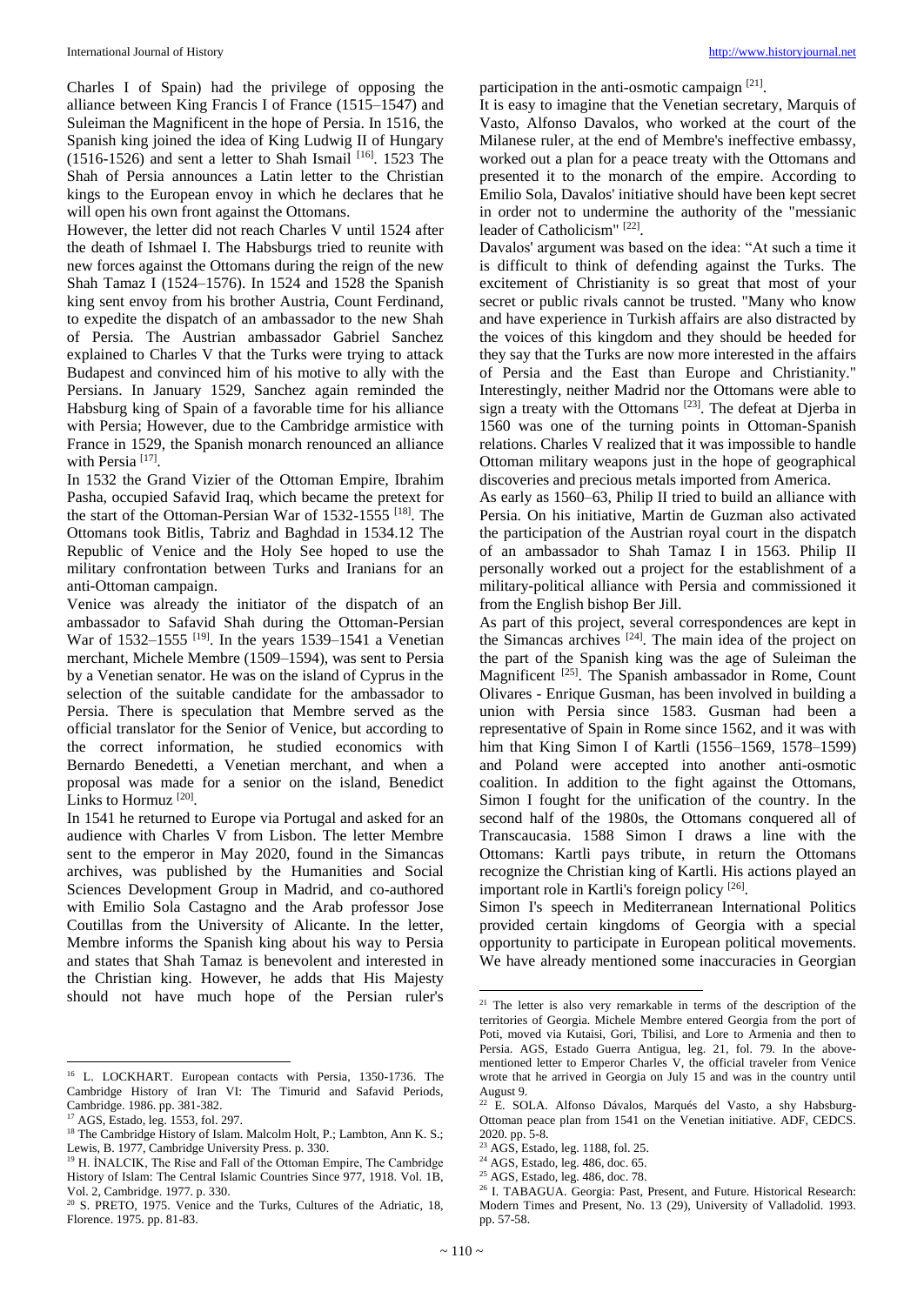historiography on the subject. Through direct contact with the Spanish archives and studies, we can explain that Simon I's letter was not sent on February 8, 1588, but on February 5, 1583  $[27]$ . The inaccuracy of the date may be due to proofreading the print. Count Olivares writes to the King of Spain: "I will see that the Pope expresses his wish as much as possible and I offer him to contact the Christian princes in order to oppose the Turks on this matter to unite."

In the meantime, continue the relationship with Persia as has been done so far. For best results, now or later, send a person to Simeon and Alexander the Georgian to try to get out to the detriment of the Turks. For the same reason, His Majesty also sent a man to the King of Poland. "As we can see, Count Olivares calls Christian kings princes.

Towards the end of Philip II's reign, King Simon sends another letter of which two versions have survived: one in Armenian and the other dated August 24, 1596; Consists of 31 strings and its original language is the usual Greco-Byzantine koine. The main wish of Simon I was that the "King of Kings" of Spain had a clear idea of the political situation in Kartli, King Alexander II of Kakheti (1574- 1601, 1602-1605) and Shah Abbas I of Persia (1587–1629) were ready. Goods to unite against the Turks  $^{[28]}$ . This move was particularly marked after the Iran-Ottoman War of 1578-1590, in which Iran was defeated and consequently the Safavid dynasty sought to regain positions<sup>[29]</sup>. The King of Kartli should have been interested in creating a possible anti-Ottoman alliance, since Georgia was transferred to Ottoman rule with the Treaty of Constantinople. King Simon's desire to the Christian world of the West to help the Christian kings of the East and to fight the Ottoman Empire through joint actions was so great that the King of Kartli gave the Pope a letter of 1596 to the Pope of Rome and the Monarch of Spain referred to by the Pope as "spiritual father" and "greatest Pope of Rome". In the letter, he also noted that while he was alive, he would consider fighting the Ottomans<sup>[30]</sup>.

According to Spanish scientific literature, when the King of Kartli sent the second letter, he had a clearer idea of what was happening in Europe, unlike the 1583 letter, when Georgians believed that the King of Spain and Pope Europe came from both Rome ruled. In another attempt at an anti-Ottoman coalition, many other factors in the Habsburg-Ottoman controversy over the Mediterranean emerged in the sixteenth century.

## **Conclusion**

In conclusion we can make the following statement: In the 16th century, the main contrasts between the Spanish universal monarchy and the Ottoman Empire in the "Mediterranean" enabled us to combine global events in the Mediterranean into a new period in world history. Undoubtedly, the antagonism of Mediterranism is due to geographical discoveries. It was the desire to conquer the natural resources and territories of America that created tension at the western and eastern gates of the

Mediterranean, where both sides, the Universal Monarchy of Spain and the Ottoman Empire, faced the reality of a "forced" or "voluntary" presented authoritarian rule. Their aspirations were based on the following principle: the ruler of the world would be the one who would dominate America's wealth and ocean routes. The fame of the "Golden Age" lay in the manipulation of geopolitical movements in addition to the cultural aspects.

The coalition victory in the Battle of Lepanto was a decisive moment in the chronology of current historical events of the Mediterranean world. Despite the defeat in the battle, the Ottoman Empire quickly regained power, so it was of strategic importance for the monarchy of Venice or Spain to pursue an "Ostpolitik". The strategic importance of the Mediterranean was highlighted again after the Lepanto controversy. The Ottoman pursuit of Gibraltar was severely hampered. Europe reunited spontaneously for political or religious purposes, and due to the unpredictable nature of the coalition unity, the shadow of the Ottoman Empire reappeared.

The policies of the "Great Turk" (as stated by the Ottoman Empire and the Sultans in Spanish sources) were scattered throughout the Mediterranean. The Ottomans attacked European states, fought with Venice and at the same time maintained diplomatic relations with Venice; They searched for a permanent European ally with the French monarchs, weakened the Spanish Empire through pirate attacks off the coasts of Andalusia and Algeria, dug into Asia and eagerly tried to conquer all the strategic islands of the Mediterranean. Since 1560, after the catastrophic defeat of Djerba, a "modest project" outlined in Felipe II's foreign strategy - the establishment of the Safavid alliance with Iran and the need to form another anti-Turkish alliance "brought the Christian princes of the East on the main stage of the Golden Age.

The Safavid dynasty of Persia could not be accepted into the anti-osmotic coalition. The stability of the Spanish Ostpolitik was of course also dependent on the strong foreign policy of the Allies. The diplomacy of other European states influenced the relationship of the universal monarchy of the Golden Age to the Persian Safavids. The attempt of the Georgian kings to take part in the international events of the 16th century and to protect the country from the attacks of Persia and the Ottomans was justified but in vain.

The historiography of the subject is important to both Georgian reality and the tradition of European historical research. The situation in Georgia in the 16th century was quite tense as Georgian political units had to fight between the Ottomans and Iran. In such a situation, the search for allies and the emergence of active diplomacy on the "main stage" of the Mediterranean was an important fact.

# **References**

- 1. Alasania G, Georgians and pre-Islamic Turks, Tbilisi 2008.
- 2. Floristán JM. Letters from the Georgian kings Simeon I of Kartli to Philip II and Teimuraz I of Kakheti to Philip IV. Classical studies, T. 27. N. 89. Madrid 1985.
- 3. Inalcik H, The Rise and Fall of the Ottoman Empire, The Cambridge History of Islam: The Central Islamic Countries Since 977, 1918. Vol. 1B, Vol. 2, Cambridge 1977.
- 4. Karchava T. About the international contacts of

 $\overline{\phantom{a}}$ <sup>27</sup> M. PAPASHVILI. Georgian-Roman Relations in the 15th Century, Tbilisi. 1995. p. 118.

<sup>&</sup>lt;sup>28</sup> J. M. FLORISTÁN. Letters from the Georgian kings Simeon I of Kartli to Philip II and Teimuraz I of Kakheti to Philip IV. Classical studies, T. 27. N. 89. Madrid, 1985. p. 316.

M. PAPASHVILI. Georgian-Roman Relations in the 15th Century, Tbilisi. 1995. p. 119.

<sup>30</sup> M. PAPASHVILI. Georgian-Roman Relations in the 15th Century, Tbilisi. 1995. p. 121.